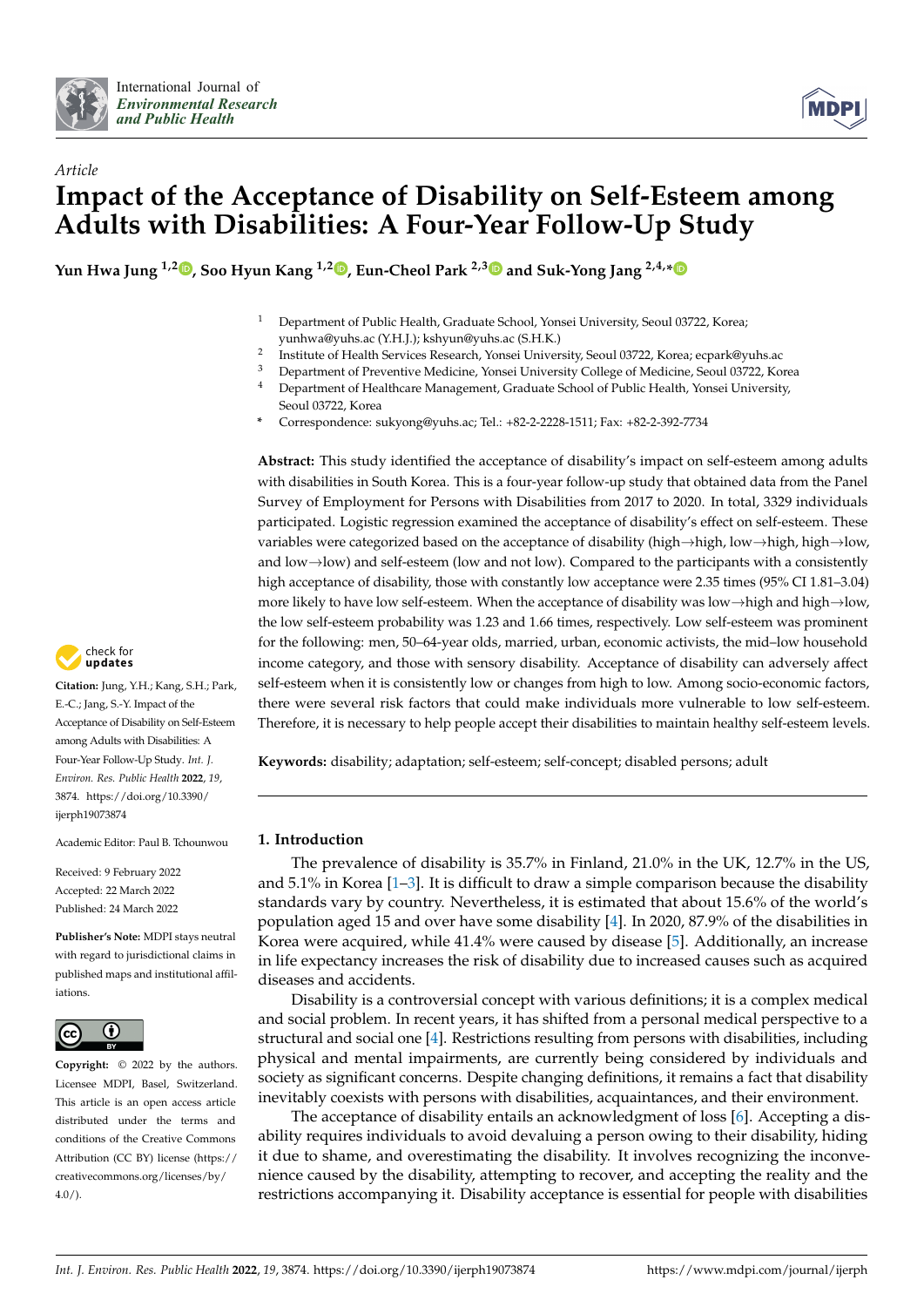who experience social prejudice or frustration as it helps them recognize their worth and adapt to living in a society. According to previous studies, whether it is a congenital or an acquired disability, life's direction changes depending on how one accepts the disability. The disability paradox theory refers to individuals who are satisfied with themselves, can attain their life goals, and enjoy a high quality of life despite or because of a disability [\[7\]](#page-9-5). Those who are more receptive to their disabilities have higher levels of self-esteem, social participation, and quality of life [\[8,](#page-9-6)[9\]](#page-9-7).

Self-esteem is a subjective attitude toward oneself, evaluated as acceptable or unacceptable regarding one's own worth [\[10\]](#page-9-8). It develops over a long time, tends to remain stable, and is influenced by socio-economic factors [\[11,](#page-9-9)[12\]](#page-9-10). High self-esteem contributes to improved performance, interpersonal relationships, happiness, and health [\[13\]](#page-9-11). In contrast, low self-esteem is associated with anxiety, depression, suicide, alcoholism, aggression, antisocial behavior, and delinquency  $[14–16]$  $[14–16]$ . Persons with disabilities should be especially wary of having low self-esteem because they are more vulnerable to psychological risks. Approximately 34.8% of people with disabilities experience social discrimination, and 61.5% consider themselves economically inferior. As they age, people with disabilities are more than twice as likely to be depressed or consider suicide than those without disabilities [\[17\]](#page-9-14).

The acceptance of disability and low self-esteem, which are closely concerned with stigma, is self-perceived compared to others [\[18\]](#page-9-15). In previous studies, people with a history of mental illness tended to hide their illness to avoid stigma-induced insults, rejection, devaluation, and discrimination [\[19](#page-9-16)[,20\]](#page-9-17). Children with learning disabilities feel ashamed of their academic performance [\[21\]](#page-9-18). Nevertheless, they actively hid their disabilities from their classmates and teachers, since labeling a learning disability could lead to social stigmas such as stupidity, carelessness, and laziness [\[22\]](#page-9-19). In other words, whether people with disabilities can hide their disability can affect their acceptance of disability and self-esteem. We designed this study to adjust for disability type.

Few studies examined the association between the acceptance of disability and selfesteem based on specific disabilities and gender [\[23–](#page-9-20)[25\]](#page-9-21). Furthermore, macroscopic research of disability existence and self-esteem are relatively scarce. In addition, the analysis of each item of the acceptance of disability scale or the self-esteem scale was inadequately conducted thus far. Therefore, we investigated the impact of acceptance of disability on selfesteem among adults with disabilities from a macro perspective. Additionally, we analyzed all items of the acceptance of disability and self-esteem scales. We hypothesized that low acceptance of disability would cause low self-esteem among adults with disabilities.

We analyzed low self-esteem according to changes in acceptance of disability as the main analysis. Changes in acceptance of disability were categorized into four categories; "High→High", "Low→High", "High→Low", and "Low→Low". For example, the "High $\rightarrow$ Low" status means that acceptance of disability was high in the past but low in the current. Low self-esteem was categorized as "yes" and "no". In the main analysis, acceptance of disability and low self-esteem were distinguished by calculating the sum of the acceptance of disability scale and the Rosenberg self-esteem scale, which consisted of the Likert scale. As a further analysis, we analyzed each item of those scales to identify the factors that a particular impact had.

#### **2. Materials and Methods**

#### *2.1. Data*

The research data for this study were obtained from the second wave of the Panel Survey of Employment for Persons with Disabilities (PSED) spanning over 4 years in Korea. The data from 2017, when the variable of interest (acceptance of disability) was able to obtain this study, to 2020, the latest data, were used. The PSED is a representative panel survey for individuals with disabilities in Korea conducted by the Korea Employment Agency for Persons with Disabilities (KEAD: Seongnam, Korea) and includes repeatedly measured personal longitudinal data [\[26\]](#page-9-22). The data provides basic statistics regarding the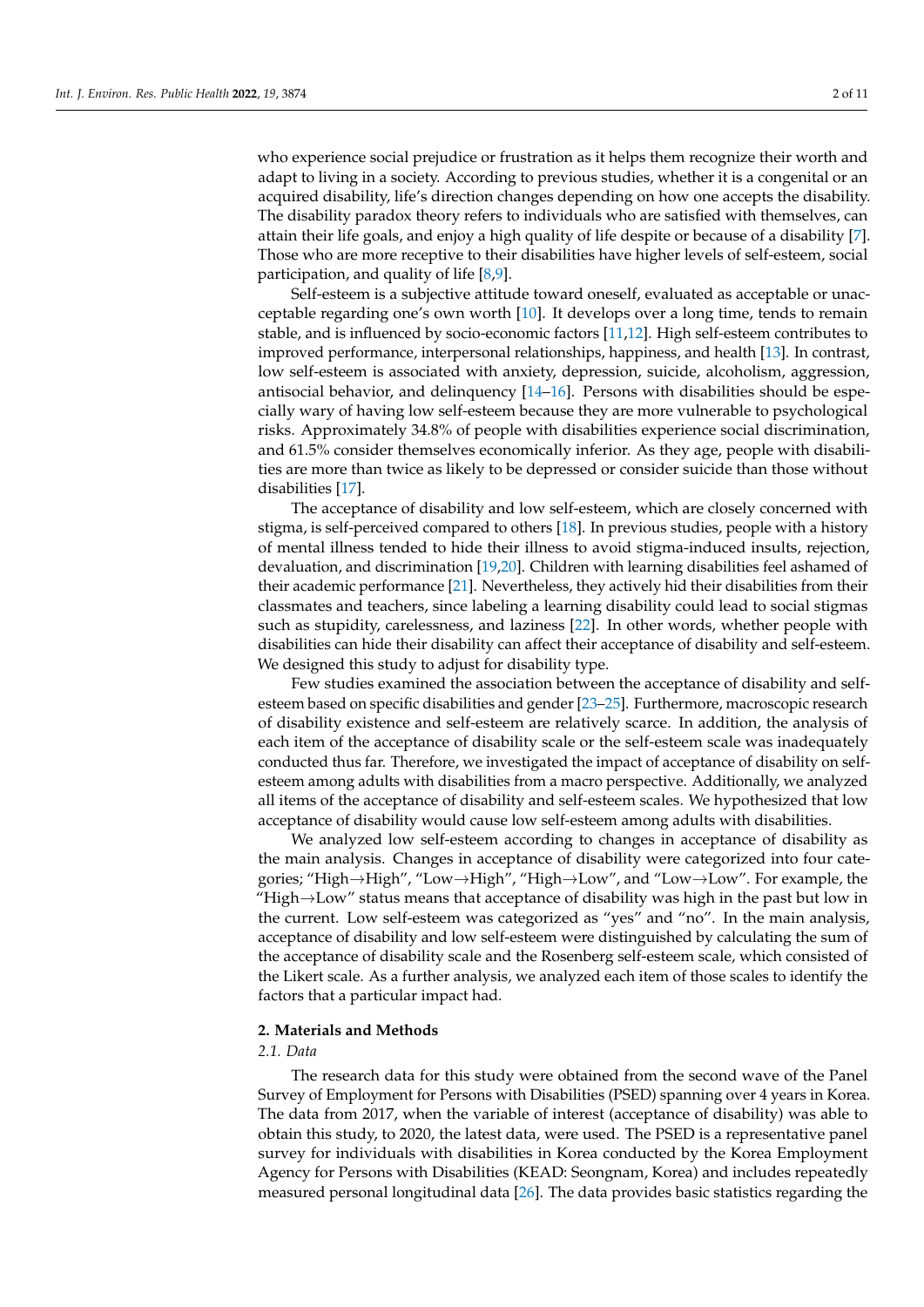economic activity of people with disabilities and personal and environmental information. The survey method employed was a direct one-on-one interview conducted using Tablet PC-Assisted Personal Interviewing (TAPI). The researchers could input the interviewees' responses through the TAPI program and logically minimize errors. At the time of the COVID-19 pandemic in 2020, online and telephonic surveys were conducted separately for interviewees who refused face-to-face assessments. This study did not require approval or prior consent from the Institutional Review Board. The PSED was a secondary dataset available in the public domain and de-identified all participants, ensuring their data's anonymity and confidentiality.

## *2.2. Participants*

In 2017, the baseline for this study, 4214 adults, were extracted from the Ministry of Health and Welfare's list of registered persons with disabilities. In 2020, the effective sample retention rate was 87.2%, excluding 885 participants who died or cancelled their disability registration, thus explaining the missing data. Overall, 3329 participants were analyzed in 2017 (2160 men and 1169 women).

#### *2.3. Variables*

The acceptance of disability was assessed using the 12-item Acceptance of Disability Scale [\[27,](#page-9-23)[28\]](#page-9-24), with responses rated on a 5-point Likert scale. As a result of the receiver operating characteristic analysis based on all its items, the area under the curve was 0.931, sensitivity 0.699, and specificity 1.000 in 36.999 cut-off points. The authors selected 37 points as the cut-off score to distinguish the acceptance of disability degree: low = 12–36 points and high = 37–60 points. Self-esteem was the dependent variable assessed using the 10-item Rosenberg Self-esteem Scale, with responses rated on a 4-point Likert scale. Self-esteem was divided into low self-esteem (0–14 points) and not low (15–30 points) [\[29\]](#page-9-25).

The covariates were demographic (gender and age) and socioeconomic characteristics (region, marital status, household income, economic activity, and educational level), mental health (perceived stress), and disability variables (the disability's type, period, and severity). The Korean Ministry of Health and Welfare categorized the disability types as follows: internal (epilepsy, fistula of the intestine and urinary system, and kidney, cardiac, respiratory, and hepatic dysfunctions), external (physical and brain lesion disability), sensory (visual, hearing, and language impairments), and mental (mental disability (retardation) and autism).

#### *2.4. Statistical Analysis*

Chi-square tests were conducted to analyze the participants' baseline characteristics according to the study variables. A generalized estimating equation model was applied to evaluate the acceptance of disability's impact on self-esteem. Subgroup analysis stratified the participants by gender, economic status, and the disability's type and severity. Moreover, it was also performed for each item of the Acceptance of Disability Scale and the Rosenberg Self-esteem Scale. The results included adjusted odds ratios (AORs) and 95% confidence intervals (95% CIs). Further, statistical significance was set at *p* ≤ 0.05. All statistical analyses were performed using Statistical Analysis Software (SAS), version 9.4 (SAS Institute Inc., Cary, NC, USA).

### **3. Results**

Among the 3329 participants included in this study, 2160 were men (64.9%) and 1169 were women (35.1%); their mean ages were  $46.0 \pm 11.9$  and  $49.0 \pm 12.9$  years, respectively. Regarding the acceptance of disability, the proportion of low self-esteem increased in the order of high→high (46.1%), low→high (17.8%), high→low (14.1%), and low→low (22.1%), while their section's gender ratio was similar to the overall gender ratio (Table [1\)](#page-3-0).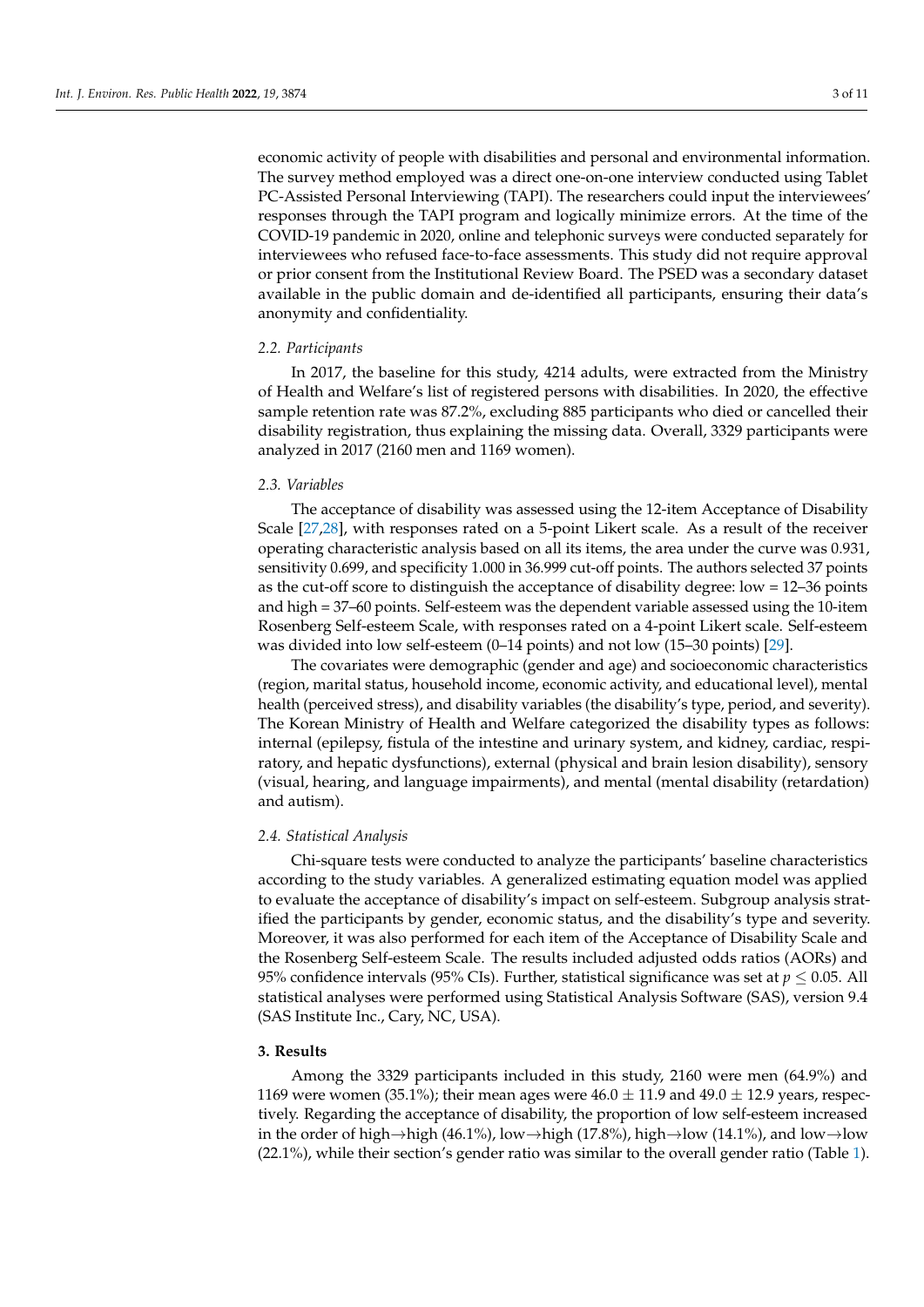|                          | Acceptance of Disability (2016→2017) |              |           |                         |           |                        |             |                        |           |                                         |            |
|--------------------------|--------------------------------------|--------------|-----------|-------------------------|-----------|------------------------|-------------|------------------------|-----------|-----------------------------------------|------------|
| Variables                |                                      | <b>Total</b> |           | $High \rightarrow High$ |           | $Low \rightarrow High$ |             | $High \rightarrow Low$ |           | $\mathbf{Low}{\rightarrow}\mathbf{Low}$ |            |
|                          | ${\bf N}$                            | $\%$         | ${\bf N}$ | $\%$                    | ${\bf N}$ | $\%$                   | $\mathbf N$ | $\%$                   | ${\bf N}$ | $\%$                                    | $p$ -Value |
| Total                    | 3329                                 | 100.0        | 1534      | 46.1                    | 592       | 17.8                   | 468         | 14.1                   | 735       | 22.1                                    |            |
| Gender                   |                                      |              |           |                         |           |                        |             |                        |           |                                         | 0.3211     |
| Men                      | 2160                                 | 64.9         | 1014      | 66.1                    | 388       | 65.5                   | 289         | 61.8                   | 469       | 63.8                                    |            |
| Women                    | 1169                                 | 35.1         | 520       | 33.9                    | 204       | 34.5                   | 179         | 38.2                   | 266       | 36.2                                    |            |
| Age                      |                                      |              |           |                         |           |                        |             |                        |           |                                         | 0.0952     |
| $19 - 29$                | 133                                  | 4.0          | 52        | 3.4                     | 28        | 4.7                    | 23          | 4.9                    | 30        | 4.1                                     |            |
| $30 - 49$                | 1104                                 | 33.2         | 475       | 31.0                    | 205       | 34.6                   | 167         | 35.7                   | 257       | 35.0                                    |            |
| $50 - 64$                | 1697                                 | 51.0         | 830       | 54.1                    | 292       | 49.3                   | 225         | 48.1                   | 350       | 47.6                                    |            |
| $65 -$                   | 395                                  | 11.9         | 177       | 11.5                    | 67        | 11.3                   | 53          | 11.3                   | 98        | 13.3                                    |            |
| Marital status           |                                      |              |           |                         |           |                        |             |                        |           |                                         | < 0.0001   |
| Married                  | 1569                                 | 47.1         | 906       | 59.1                    | 267       | 45.1                   | 182         | 38.9                   | 214       | 29.1                                    |            |
| Single, widow,           |                                      |              |           |                         |           |                        |             |                        |           |                                         |            |
| divorced, separated      | 1760                                 | 52.9         | 628       | 40.9                    | 325       | 54.9                   | 286         | 61.1                   | 521       | 70.9                                    |            |
| Region                   |                                      |              |           |                         |           |                        |             |                        |           |                                         | 0.0020     |
| Urban area               | 1618                                 | 48.6         | 703       | 45.8                    | 290       | 49.0                   | 225         | 48.1                   | 400       | 54.4                                    |            |
| Rural area               | 1711                                 | 51.4         | 831       | 54.2                    | 302       | 51.0                   | 243         | 51.9                   | 335       | 45.6                                    |            |
| <b>Educational level</b> |                                      |              |           |                         |           |                        |             |                        |           |                                         | < 0.0001   |
| University or above      | 1066                                 | 32.0         | 660       | 43.0                    | 147       | 24.8                   | 134         | 28.6                   | 125       | 17.0                                    |            |
| High school or below     | 2263                                 | 68.0         | 874       | 57.0                    | 445       | 75.2                   | 334         | 71.4                   | 610       | 83.0                                    |            |
| <b>Economic activity</b> |                                      |              |           |                         |           |                        |             |                        |           |                                         | < 0.0001   |
| Active                   | 1735                                 | 52.1         | 1068      | 69.6                    | 275       | 46.5                   | 194         | 41.5                   | 198       | 26.9                                    |            |
| Non-active               | 1594                                 | 47.9         | 466       | 30.4                    | 317       | 53.5                   | 274         | 58.5                   | 537       | 73.1                                    |            |
| Household income         |                                      |              |           |                         |           |                        |             |                        |           |                                         | < 0.0001   |
| High                     | 768                                  | 23.1         | 498       | 32.5                    | 105       | 17.7                   | 81          | 17.3                   | 84        | 11.4                                    |            |
| Mid-high                 | 889                                  | 26.7         | 476       | 31.0                    | 158       | 26.7                   | 124         | 26.5                   | 131       | 17.8                                    |            |
| Mid-low                  | 833                                  | 25.0         | 337       | 22.0                    | 167       | 28.2                   | 122         | 26.1                   | 207       | 28.2                                    |            |
| Low                      | 839                                  | 25.2         | 223       | 14.5                    | 162       | 27.4                   | 141         | 30.1                   | 313       | 42.6                                    |            |
| <b>Stress</b>            |                                      |              |           |                         |           |                        |             |                        |           |                                         | 0.0003     |
|                          |                                      | 10.3         | 184       | 12.0                    | 71        | 12.0                   | 32          | 6.8                    | 55        | 7.5                                     |            |
| Less                     | 342<br>2987                          | 89.7         |           | 88.0                    | 521       | 88.0                   |             | 93.2                   | 680       | 92.5                                    |            |
| Much                     |                                      |              | 1350      |                         |           |                        | 436         |                        |           |                                         |            |
| Disability type          |                                      |              |           |                         |           |                        |             |                        |           |                                         | < 0.0001   |
| Internal                 | 275                                  | 8.3          | 109       | $7.1\,$                 | 44        | 7.4                    | 42          | 9.0                    | 80        | 10.9                                    |            |
| External                 | 1962                                 | 58.9         | 1007      | 65.6                    | 332       | 56.1                   | 278         | 59.4                   | 345       | 46.9                                    |            |
| Sensory                  | 720                                  | 21.6         | 340       | 22.2                    | 142       | 24.0                   | 92          | 19.7                   | 146       | 19.9                                    |            |
| Mental                   | 372                                  | 11.2         | 78        | 5.1                     | $74\,$    | 12.5                   | 56          | 12.0                   | 164       | 22.3                                    |            |
| Disability period        |                                      |              |           |                         |           |                        |             |                        |           |                                         | 0.0018     |
| Congenital               | 327                                  | 9.8          | 134       | 8.7                     | 46        | $7.8\,$                | 55          | 11.8                   | 92        | 12.5                                    |            |
| $\leq$ 5 years           | 230                                  | 6.9          | 96        | 6.3                     | 41        | 6.9                    | 33          | 7.1                    | 60        | 8.2                                     |            |
| 5-10 years               | 511                                  | 15.3         | 260       | 16.9                    | 93        | 15.7                   | 76          | 16.2                   | 82        | $11.2\,$                                |            |
| >10 years                | 2261                                 | 67.9         | 1044      | 68.1                    | 412       | 69.6                   | 304         | 65.0                   | 501       | 68.2                                    |            |
| Disability severity      |                                      |              |           |                         |           |                        |             |                        |           |                                         | < 0.0001   |
| Low                      | 2105                                 | 63.2         | 1146      | 74.7                    | 357       | 60.3                   | 283         | 60.5                   | 319       | 43.4                                    |            |
| High                     | 1224                                 | 36.8         | 388       | 25.3                    | 235       | 39.7                   | 185         | 39.5                   | 416       | 56.6                                    |            |

<span id="page-3-0"></span>**Table 1.** Baseline characteristics of the study population (baseline, 2017).

Those who demonstrated low disability acceptance tended to have lower self-esteem compared to those who did not. When the acceptance of disability was low $\rightarrow$ high, the AOR was 1.23 (95% CI 0.92–1.64), referring to being consistently high. The subsequent prominent AOR was 1.66 (95% CI 1.33–2.08) in high→low. Consistently low acceptance of disability was the most pronounced (AOR 2.35, 95% CI 1.81–3.04). Participants were more likely to have low acceptance of disability than high acceptance of disability (high→high: 8.5%, low→high: 17.1%, high→low: 26.9%, low→low: 43.7%) (Tables [2](#page-4-0) and S1).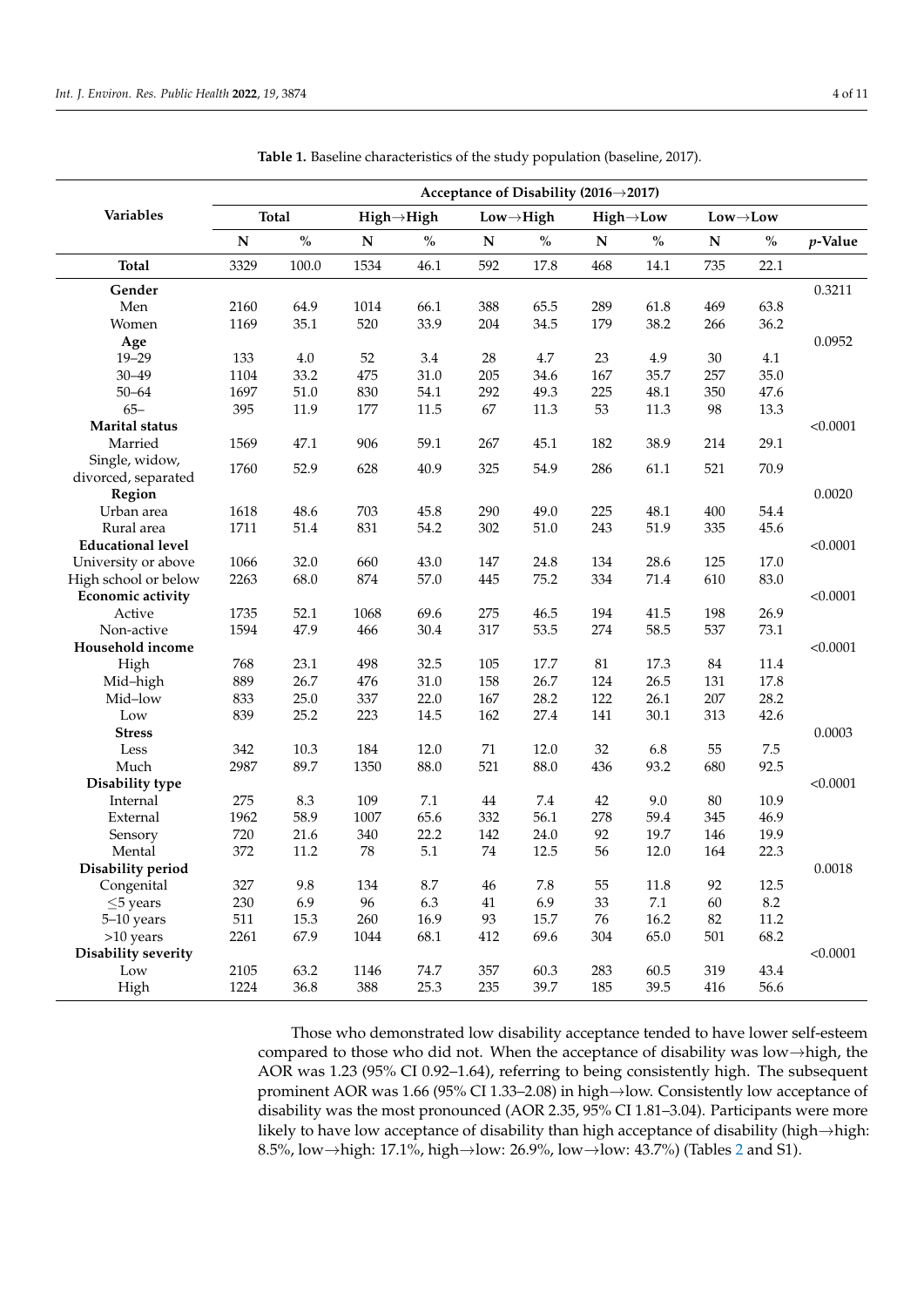|                                                    | Low Self-Esteem |                  |      |                      |  |  |  |
|----------------------------------------------------|-----------------|------------------|------|----------------------|--|--|--|
| Variables                                          | N <sup>a</sup>  | $\mathbf{o}_b$ b |      | Adjusted OR (95% CI) |  |  |  |
| Acceptance of disability $(2016 \rightarrow 2017)$ |                 |                  |      |                      |  |  |  |
| $High \rightarrow High$                            | 130             | 8.5              | 1.00 |                      |  |  |  |
| $Low \rightarrow High$                             | 101             | 17.1             | 1.23 | $(0.92 - 1.64)$      |  |  |  |
| $High \rightarrow Low$                             | 126             | 26.9             | 1.66 | $(1.33 - 2.08)$      |  |  |  |
| $Low \rightarrow Low$                              | 321             | 43.7             | 2.35 | $(1.81 - 3.04)$      |  |  |  |

<span id="page-4-0"></span>**Table 2.** Generalized linear model using the GEE with low self-esteem in 2017–2020.

<sup>a</sup> The number of respondents who had low self-esteem at the results of the self-esteem scale in the baseline year (2017). <sup>b</sup> In the column, the percentage of the low self-esteem on the self-esteem scale.

In the sub-analysis of the covariates according to the acceptance of disability, some variables for which the socioeconomic status (SES) was considered superior were vulnerable to low self-esteem. Being male, married, urban residents, and economic activists tended to be risks for low self-esteem in cases with low acceptance of disability than consistently high acceptance of disability. The trend increased in the order of low→high, high→low, with a consistently low acceptance of disability. It was prominent in consistently low acceptance of disability (men: AOR 2.55, 95% CI 1.87–3.48; married individuals: AOR 3.01, 95% CI 2.14–4.24; urban residents: AOR 2.97, 95% CI 2.07–4.27; economic activists: AOR 2.76, 95% CI 1.93–3.94). This tendency of low self-esteem as exposure to less acceptance of disability was also observed in 50–64-year olds (low→low: AOR 3.30, 95% CI 2.37–4.58), those with a sensory disability (low $\rightarrow$ low: AOR 3.63, 95% CI 2.32–5.68), and those having mid–low household income (low→low: AOR 3.93, 95% CI 2.64–5.84) (Tables [3](#page-5-0) and S2).

**Table 3.** Subgroup analysis using the GEE of low self-esteem according to acceptance of disability change in 2017-2020<sup>a</sup>.

|                         | Low Self-Esteem<br><b>Acceptance of Disability</b> |      |                        |      |                        |                       |                 |  |  |  |
|-------------------------|----------------------------------------------------|------|------------------------|------|------------------------|-----------------------|-----------------|--|--|--|
|                         |                                                    |      |                        |      |                        |                       |                 |  |  |  |
| <b>Variables</b>        | $High \rightarrow High$                            |      | $Low \rightarrow High$ |      | $High \rightarrow Low$ | $Low \rightarrow Low$ |                 |  |  |  |
|                         | Adjusted OR (95% CI)                               |      |                        |      |                        |                       |                 |  |  |  |
| Gender                  |                                                    |      |                        |      |                        |                       |                 |  |  |  |
| Men                     | 1.00                                               | 1.36 | $(0.95 - 1.93)$        | 1.84 | $(1.38 - 2.46)$        | 2.55                  | $(1.87 - 3.48)$ |  |  |  |
| Women                   | 1.00                                               | 1.06 | $(0.64 - 1.75)$        | 1.38 | $(0.98 - 1.94)$        | 2.09                  | $(1.34 - 3.27)$ |  |  |  |
| Age                     |                                                    |      |                        |      |                        |                       |                 |  |  |  |
| $19 - 29$               | 1.00                                               | 1.12 | $(0.49 - 2.53)$        | 1.77 | $(0.95 - 3.26)$        | 2.54                  | $(1.34 - 4.80)$ |  |  |  |
| $30 - 49$               | 1.00                                               | 1.03 | $(0.66 - 1.60)$        | 1.41 | $(1.02 - 1.95)$        | 2.05                  | $(1.39 - 3.01)$ |  |  |  |
| $50 - 64$               | 1.00                                               | 1.59 | $(1.02 - 2.47)$        | 2.25 | $(1.61 - 3.14)$        | 3.30                  | $(2.37 - 4.58)$ |  |  |  |
| $65 -$                  | 1.00                                               | 1.59 | $(0.75 - 3.40)$        | 1.58 | $(0.79 - 3.17)$        | 1.98                  | $(0.95 - 4.12)$ |  |  |  |
| <b>Marital</b> status   |                                                    |      |                        |      |                        |                       |                 |  |  |  |
| Married                 | 1.00                                               | 1.23 | $(0.79 - 1.92)$        | 1.67 | $(1.19 - 2.35)$        | 3.01                  | $(2.14 - 4.24)$ |  |  |  |
| Single, widow, divorced | 1.00                                               | 1.13 | $(0.77-1.66)$          | 1.59 | $(1.18 - 2.13)$        | 1.98                  | $(1.39 - 2.83)$ |  |  |  |
| Region                  |                                                    |      |                        |      |                        |                       |                 |  |  |  |
| Urban area              | 1.00                                               | 1.46 | $(1.00 - 2.11)$        | 1.82 | $(1.36 - 2.42)$        | 2.97                  | $(2.07 - 4.27)$ |  |  |  |
| Rural area              | 1.00                                               | 1.04 | $(0.69 - 1.59)$        | 1.59 | $(1.16 - 2.18)$        | 2.01                  | $(1.42 - 2.86)$ |  |  |  |
| Economic activity       |                                                    |      |                        |      |                        |                       |                 |  |  |  |
| Active                  | 1.00                                               | 1.59 | $(1.02 - 2.46)$        | 2.22 | $(1.52 - 3.24)$        | 2.76                  | $(1.93 - 3.94)$ |  |  |  |
| Non-active              | 1.00                                               | 1.04 | $(0.73 - 1.48)$        | 1.41 | $(1.08 - 1.84)$        | 2.10                  | $(1.52 - 2.89)$ |  |  |  |
| Household income        |                                                    |      |                        |      |                        |                       |                 |  |  |  |
| High                    | 1.00                                               | 1.21 | $(0.64 - 2.31)$        | 2.62 | $(1.52 - 4.52)$        | 2.91                  | $(1.64 - 5.15)$ |  |  |  |
| Mid-high                | 1.00                                               | 0.92 | $(0.54 - 1.54)$        | 1.76 | $(1.11 - 2.81)$        | 2.78                  | $(1.73 - 4.46)$ |  |  |  |
| Mid-low                 | 1.00                                               | 1.68 | $(1.06 - 2.68)$        | 2.18 | $(1.45 - 3.27)$        | 3.93                  | $(2.64 - 5.84)$ |  |  |  |
| Low                     | 1.00                                               | 0.98 | $(0.62 - 1.56)$        | 1.20 | $(0.84 - 1.71)$        | 1.53                  | $(1.01 - 2.32)$ |  |  |  |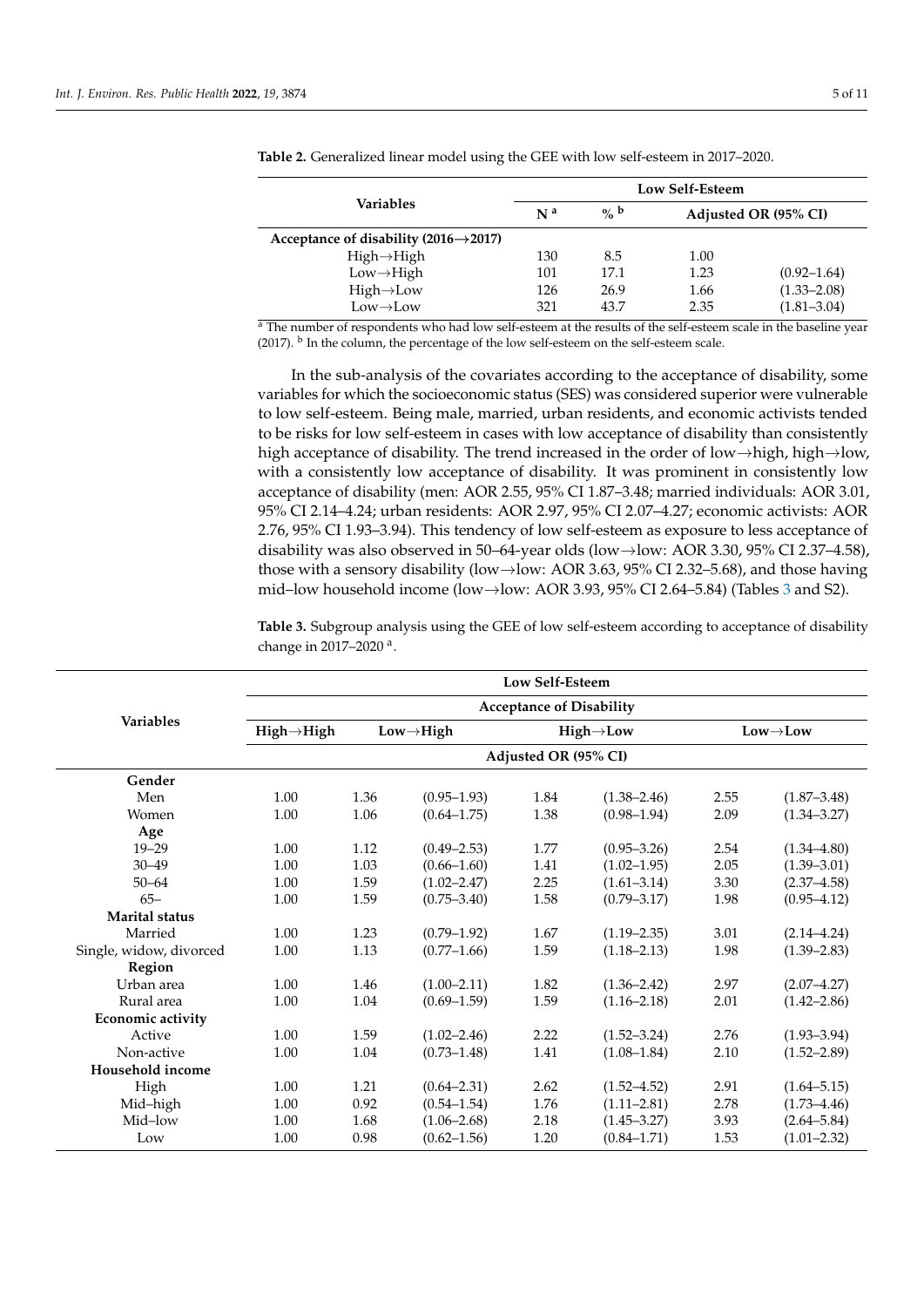|                  |                         |                                 |                        | Low Self-Esteem        |                          |                       |                 |  |  |  |
|------------------|-------------------------|---------------------------------|------------------------|------------------------|--------------------------|-----------------------|-----------------|--|--|--|
|                  |                         | <b>Acceptance of Disability</b> |                        |                        |                          |                       |                 |  |  |  |
| <b>Variables</b> | $High \rightarrow High$ |                                 | $Low \rightarrow High$ | $High \rightarrow Low$ |                          | $Low \rightarrow Low$ |                 |  |  |  |
|                  |                         | Adjusted OR (95% CI)            |                        |                        |                          |                       |                 |  |  |  |
| Disability type  |                         |                                 |                        |                        |                          |                       |                 |  |  |  |
| Internal         | 1.00                    | 0.75                            | $(0.30 - 1.85)$        | 1.77                   | $(0.91 - 3.46)$          | 3.24                  | $(1.75 - 5.97)$ |  |  |  |
| External         | 1.00                    | 1.21                            | $(0.81 - 1.81)$        | 1.67                   | $(1.22 - 2.29)$          | 2.25                  | $(1.59 - 3.20)$ |  |  |  |
| Sensory          | 1.00                    | 1.56                            | $(1.02 - 2.37)$        | 1.87                   | $(1.22 - 2.88)$          | 3.63                  | $(2.32 - 5.68)$ |  |  |  |
| Mental           | 1.00                    | 1.06                            |                        | 1.43                   | $\overline{\phantom{a}}$ | 1.75                  |                 |  |  |  |

<span id="page-5-0"></span>**Table 3.** *Cont.*

<sup>a</sup> Adjusted for demographic, socioeconomic, health-related factors, and housing-related factors as potential confounders.

In the first additional analysis, low self-esteem was analyzed for each item of the Acceptance of Disability Scale. The risk of low self-esteem was prominent in the item "I cannot get along well with people because of my disability" (AOR 8.88, 95% CI 5.82–13.53) (Table [4\)](#page-5-1).

<span id="page-5-1"></span>**Table 4.** Contents of self-esteem degree and variable of interest analysis concerning the acceptance of disability scale factors <sup>a,b,c</sup>.

|                                                                                               |         | Self-Esteem          |                  |  |  |  |
|-----------------------------------------------------------------------------------------------|---------|----------------------|------------------|--|--|--|
| <b>Variables</b>                                                                              | Not Low | Low                  |                  |  |  |  |
|                                                                                               |         | Adjusted OR (95% CI) |                  |  |  |  |
| Acceptance of disability questions (answering disagree)                                       |         |                      |                  |  |  |  |
| I cannot get along well with people because of my<br>disability. $(R)$                        | 1.00    | 8.88                 | $(5.82 - 13.53)$ |  |  |  |
| My disability made me think of the world more broadly.                                        | 1.00    | 1.39                 | $(0.83 - 2.32)$  |  |  |  |
| I feel bad when I can not do something because of my<br>disability. $(R)$                     | 1.00    | 2.06                 | $(1.54 - 2.77)$  |  |  |  |
| I do not suffer because of my disability.                                                     | 1.00    | 2.34                 | $(1.67 - 3.27)$  |  |  |  |
| I am a person with a disability, but I am satisfied with<br>my life.                          | 1.00    | 3.14                 | $(2.02 - 4.90)$  |  |  |  |
| How I live my life is more important to me than the<br>disability itself.                     | 1.00    | 2.29                 | $(1.31 - 3.98)$  |  |  |  |
| Disability has the greatest impact on my life. $(R)$                                          | 1.00    | 2.08                 | $(1.56 - 2.78)$  |  |  |  |
| Honesty is more important than the disability itself.                                         | 1.00    | 1.90                 | $(1.15 - 3.13)$  |  |  |  |
| There are many things in life that are far more important<br>than appearance.                 | 1.00    | 1.41                 | $(0.86 - 2.31)$  |  |  |  |
| There are so many fun things that I forget that I am<br>disabled and live.                    | 1.00    | 2.99                 | $(2.19 - 4.08)$  |  |  |  |
| Though I have a disability, my life is full.                                                  | 1.00    | 3.55                 | $(2.59 - 4.86)$  |  |  |  |
| I am uncomfortable because of my disability, but I can do<br>anything if I put my mind to it. | 1.00    | 3.51                 | $(2.52 - 4.89)$  |  |  |  |

<sup>a</sup> Items marked with (R) are reverse-coded. <sup>b</sup> Adjusted for demographic, socioeconomic, health-related factors, and housing-related factors as potential confounders. <sup>c</sup> When the acceptance of disability was low in the analysis of each item of the acceptance of disability scale, the self-esteem status was indicated.

In the second additional analysis, each item of Rosenberg's Self-Esteem Scale was analyzed according to acceptance of disability. The more exposed one was to low acceptance of disability, the more prominent the risk of not experiencing self-satisfaction (low→high: AOR 1.54, 95% CI 1.25–1.90; high→low: AOR 3.44, 95% CI 2.83–4.18; low→low: AOR 6.19, 95% CI 5.07–7.56) (Table [5\)](#page-6-0).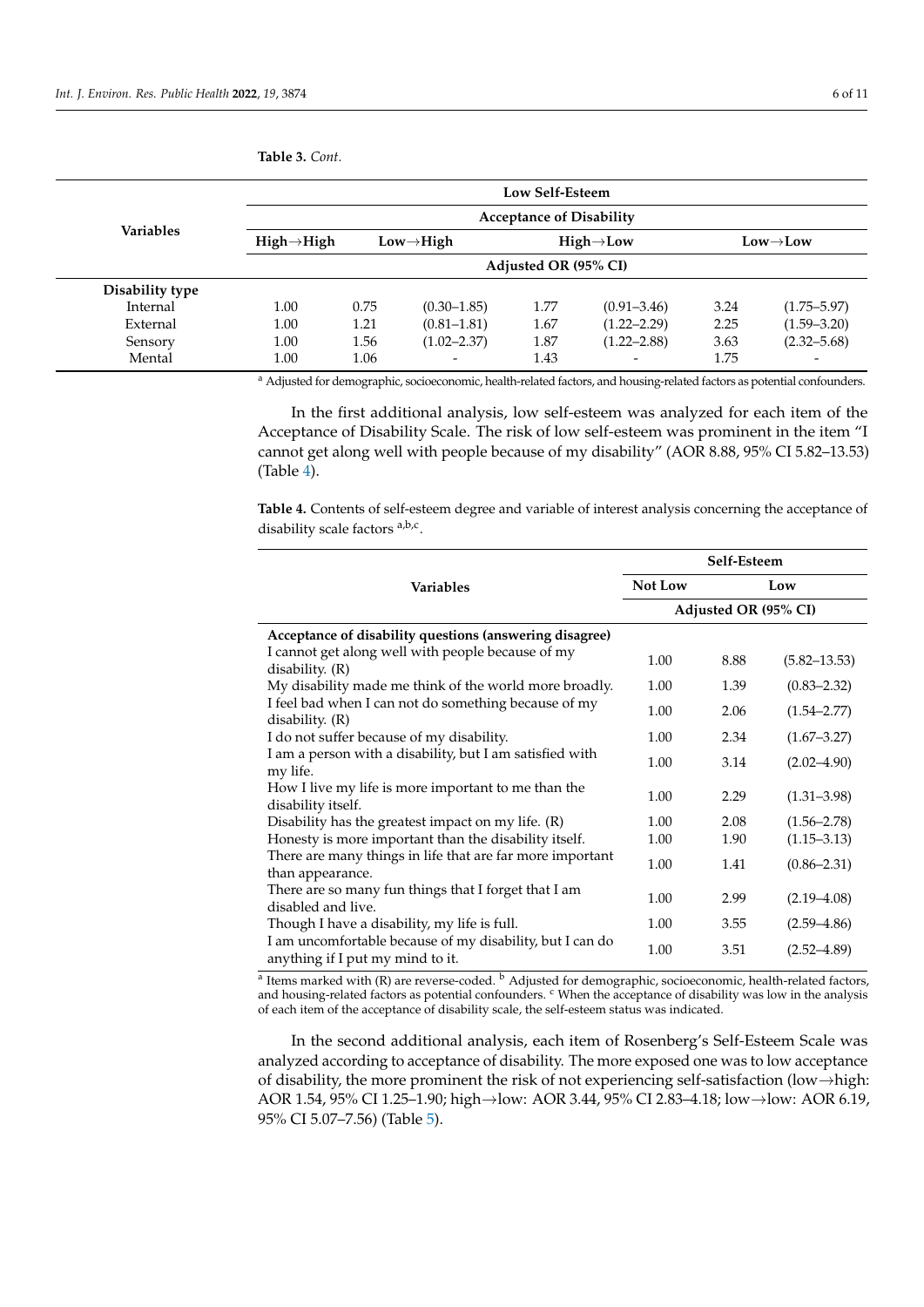|                                                      | <b>Acceptance of Disability</b>                   |      |                 |                        |                 |                       |                 |  |  |  |
|------------------------------------------------------|---------------------------------------------------|------|-----------------|------------------------|-----------------|-----------------------|-----------------|--|--|--|
| <b>Variables</b>                                     | $High \rightarrow High$<br>$Low \rightarrow High$ |      |                 | $High \rightarrow Low$ |                 | $Low \rightarrow Low$ |                 |  |  |  |
|                                                      | Adjusted OR (95% CI)                              |      |                 |                        |                 |                       |                 |  |  |  |
| Self-esteem questions (answering disagree)           |                                                   |      |                 |                        |                 |                       |                 |  |  |  |
| I am a person of worth.                              | 1.00                                              | 1.64 | $(1.18 - 2.28)$ | 3.10                   | $(2.38 - 4.04)$ | 3.37                  | $(2.55 - 4.45)$ |  |  |  |
| I have a number of good qualities.                   | 1.00                                              | 1.73 | $(1.34 - 2.24)$ | 2.25                   | $(1.76 - 2.87)$ | 2.69                  | $(2.12 - 3.40)$ |  |  |  |
| I am inclined to feel that I am a failure. (R)       | 1.00                                              | 1.14 | $(0.94 - 1.38)$ | 1.19                   | $(0.99 - 1.43)$ | 1.23                  | $(1.02 - 1.47)$ |  |  |  |
| I am able to do things as well as most other people. | 1.00                                              | 1.60 | $(1.30 - 1.97)$ | 2.78                   | $(2.30 - 3.36)$ | 4.52                  | $(3.73 - 5.47)$ |  |  |  |
| I feel I do not have much to be proud of. (R)        | 1.00                                              | 1.18 | $(1.00-1.39)$   | 1.23                   | $(1.03 - 1.47)$ | 1.68                  | $(1.40 - 2.02)$ |  |  |  |
| I have a positive attitude toward myself.            | 1.00                                              | 1.68 | $(1.30 - 2.16)$ | 2.95                   | $(2.39 - 3.64)$ | 4.15                  | $(3.29 - 5.25)$ |  |  |  |
| I am satisfied with myself.                          | 1.00                                              | 1.54 | $(1.25 - 1.90)$ | 3.44                   | $(2.83 - 4.18)$ | 6.19                  | $(5.07 - 7.56)$ |  |  |  |
| I wish I could have more respect for myself. (R)     | 1.00                                              | 0.97 | $(0.79 - 1.19)$ | 0.55                   | $(0.45 - 0.67)$ | 0.58                  | $(0.47 - 0.70)$ |  |  |  |
| I certainly feel useless at times. (R)               | 1.00                                              | 1.14 | $(0.95 - 1.38)$ | 1.27                   | $(1.07 - 1.50)$ | 1.29                  | $(1.07-1.56)$   |  |  |  |
| At times I think I am no good at all. (R)            | 1.00                                              | 1.13 | $(0.94 - 1.37)$ | 1.01                   | $(0.85 - 1.22)$ | 0.69                  | $(0.57 - 0.84)$ |  |  |  |

<span id="page-6-0"></span>**Table 5.** Contents of dependent variable analysis concerning self-esteem scale factors according to acceptance of disability <sup>a,b,c</sup>.

<sup>a</sup> Items marked with (R) are reverse-coded. <sup>b</sup> Adjusted for demographic, socioeconomic, health-related factors, and housing-related factors as potential confounders. <sup>c</sup> When the acceptance of disability was changed by each item of the self-esteem scale, the self-esteem status was indicated.

#### **4. Discussion**

Low self-esteem was affected in the following order: consistently high, from low to high, from high to low, and consistently low acceptance of disability. The impact was evident in the following cases: men, 50–64-year olds, married individuals, urban residents, economic activists, and those with mid–low household income and a sensory disability. The people with disabilities who disagreed that honesty is more important than a disability, in terms of acceptance of disability, were at a higher risk of having low self-esteem; however, those who were dissatisfied with themselves, in terms of self-esteem, tended to have a lower acceptance of disability.

In this study, 54.1% of the participants had reduced disability acceptance currently or in the past year, and 67.9% had low self-esteem. This is consistent with the findings of previous studies reporting that individuals with disabilities had lower self-esteem than those without disabilities [\[24](#page-9-26)[,25](#page-9-21)[,30\]](#page-9-27). It was also in line with the hypothesis that a lower acceptance of disability causes lower self-esteem.

Acceptance of disability and self-esteem had a dose–response relationship. The likelihood of low self-esteem increased as the acceptance of disability changed from low to high, from high to low, and consistently low when acceptance of disability was consistently high. The distribution of disability acceptance was more prevalent in the low than in the high self-esteem individuals. This is one of the reasons why the acceptance of disability is important to people with disabilities for their mental health. In addition, low self-esteem was more prominent when the status of acceptance of disability went from high to low than from low to high. It can be inferred that current disability acceptance contributes more to present self-esteem than in the past.

Despite the limitations of various disabilities, people with disabilities experience success in interpersonal relationships, achievements, and overcoming distress. The accumulation of positive experiences contributes to the acceptance of their disability, which in turn leads to the development of self-esteem. Since self-esteem is an "energy store" filled with effective self-satisfaction [\[31\]](#page-9-28), the acceptance of disability caused by the collection of successful experiences can lead to high self-esteem. An increase in acceptance of disability adds positive energy into the self-esteem account, whereas a decrease causes a deficit in the account. This may reduce the resistance to negative internal or external factors.

The factors that particularly influenced low self-esteem following disability acceptance comprised men, 50–64-year olds, married individuals, urban residents, economic activists, and those with mid–low household income and a sensory disability. In psychiatry, men,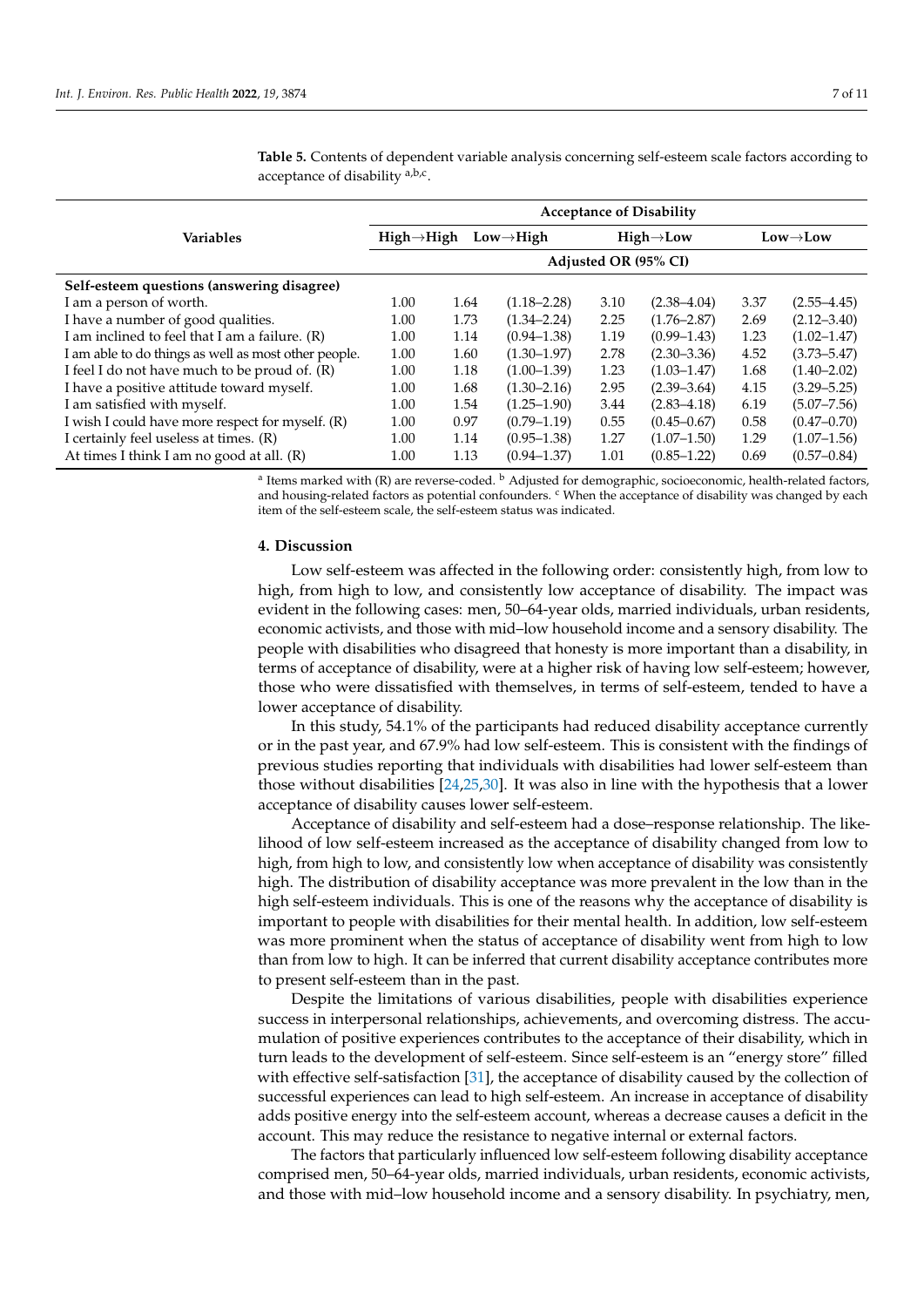married people, urban residents, and economically active persons are often considered to have more favorable SES [\[32–](#page-9-29)[35\]](#page-10-0).

Nevertheless, it can be considered that disabilities in 9 out of 10 people with disabilities are acquired, and 62.5% of them experience the onset of the disability between the ages of 20–59 years. A person with a high SES may experience a higher sense of loss and deprivation by becoming socially vulnerable after the sudden appearance of a disability (acquired disability causes: accident 37%, disease 36.4%) [\[5\]](#page-9-3). Therefore, it may require more transitional time and effort for the acceptance of disability or healthy self-esteem.

A society of "normality" centered on people without disabilities isolates those with disabilities and makes them feel alienated. In the analysis of social discrimination by disability type, the most social discrimination was experienced regarding sensory impairments [\[3\]](#page-9-1). The order in which the disability types were socially discriminated against was the same as that in which they were at risk for low self-esteem when the acceptance of disability declined (Sensory > External > Internal > Mental). Concerning sensory disabilities, including visual and hearing impairments, they are difficult to hide at the communication stage. External disabilities make it easier for others to visually recognize their disability. Conversely, internal or mental disabilities are relatively less exposed. In other words, persons with disabilities may have more vulnerable self-esteem concerning the acceptance of the disability when their disabilities are prone to exposure to others.

Lifetime wealth may be the reason why the disability acceptance and self-esteem of 50–64-year olds and mid–low income households are impacted. According to the life cycle hypothesis, the aforementioned age group is considered the last period in the wealth cycle, when income outweighs consumption due to retirement [\[36\]](#page-10-1). Moreover, the average additional cost of a disability annually is about KRW 1.98 million (USD 1.76 million), specifically aimed at medical care (58.1% of medical expenses) [\[3\]](#page-9-1). Low–middle income groups, where social insurance coverage is likely to be a blind spot, may aggravate anxiety and increase the desire to avoid spending without new income. Anxiety and stress caused by a disability that prevents a person from doing what they want using their own efforts can lead to reality avoidance, self-denial, or aversion. This can become an obstacle to acknowledging a disability; although it does not physically exaggerate it; however, it can be psychologically demeaning, thus leading to low self-esteem.

On the Acceptance of Disability Scale, adults who struggled because of their disabilities were more likely to have low self-esteem. This may be because they are more clearly aware of the alienation in the process of hiding the disabilities' limitations. As a means of overcoming the feelings of inferiority, they refuse to accept their disability by distorting the reality or deluding themselves, thus causing low self-esteem. Nonetheless, it may be because disability leads to social discrimination, abuse, stigma, and ill-treatment, resulting in isolation and hostility. Economic exploitation was ranked first in the type of disability abuse [\[37\]](#page-10-2). It refers to unreasonable treatment without a reasonable cause, including extortion of property, transfer of debts, refusal to hire or promote, and low wages and services. Regarding the social stigma that neglects the disabled, they may experience society's absurdity and psychological distance.

In the additional analysis of self-esteem factors, the people with disabilities who did not experience self-satisfaction tended to have a reduced acceptance of their disability. Self-deprecation, self-hatred, shame, and self-guilt associated with poor self-satisfaction are factors to be aware of in recognition of a disability. This is because they may be triggers of depression and suicide while also causing low self-esteem. Discrimination by mainstream groups internalizes antipathy toward persons with disabilities or racial, gender, and religious groups [\[38\]](#page-10-3). Self-antagonism is particularly high when dissatisfied with hard-to-change factors, such as disability, height, or gender identity. Therefore, individuals with negative self-awareness may be unable to objectively accept their disability and are at a high risk of having low self-esteem. In addition, they cannot afford to be tormented internally (emotional turmoil); therefore, they may lash out by expressing selfish behaviors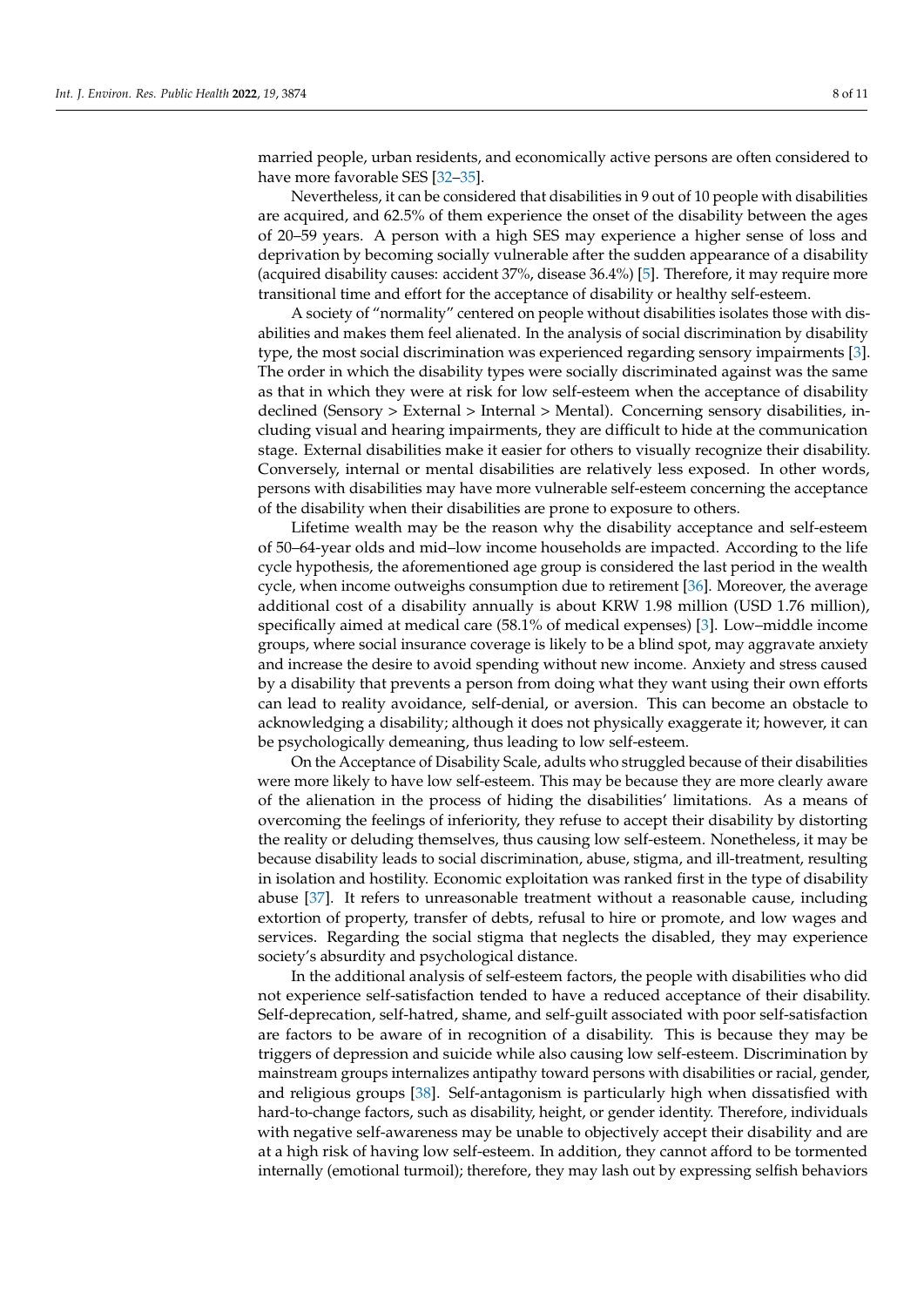and aggression externally. Thus, it is also worth paying attention to the improvement of low self-esteem following the acceptance of disability.

This study has some limitations that should be discussed. First, although various efforts were made by the KEAD to minimize bias (e.g., by educating the survey investigators), they could not exclude response or recall biases that might have influenced the results. Second, this research analyzed the diverse types of disability by grouping them into four !categories for examining the number of participants in each type. It is necessary to explore how self-esteem affects the acceptance of disability among the specific types. Focusing on them might reveal differences according to the specific types of disability. Therefore, caution should be exercised when interpreting the findings.

#### **5. Conclusions**

Low acceptance of disability contributed to low self-esteem. Men, 50–64-year olds, married individuals, urban residents, economic activists, and those with mid–low household income and a sensory disability were vulnerable to low self-esteem based on their acceptance of disability. As some factors are considered superior SES, they may weaken the self-esteem of people with disabilities; hence, it is necessary to support their mental health so that there are no blind spots. Those individuals with disabilities who could not get along with others were at a higher risk of having low self-esteem. They may feel alienated and hide their disability or may experience isolation and hostility due to social absurdity. Regarding self-esteem, those with disabilities without self-satisfaction had reduced acceptance of disability; further, when self-denial was maximized, there was a pathological risk of depression and suicide. This may also be accompanied by the social risks of selfish behaviors and aggression. Therefore, it is necessary to care for people with disabilities to ensure they have high self-esteem by accepting their disabilities in a healthy way, not only at the individual level but also at the societal level.

**Supplementary Materials:** The following supporting information can be downloaded at: [https://www.](https://www.mdpi.com/article/10.3390/ijerph19073874/s1) [mdpi.com/article/10.3390/ijerph19073874/s1,](https://www.mdpi.com/article/10.3390/ijerph19073874/s1) Supplementary Table S1. Generalized linear model using the GEE with low self-esteem in 2017–2020; Supplementary Table S2. Subgroup analysis using the GEE of low self-esteem according to acceptance of disability change in 2017–2020.

**Author Contributions:** Conceptualization, Y.H.J.; statistical analysis and interpretation of data, Y.H.J. and S.H.K.; first draft of the manuscript, Y.H.J.; contribution to the final manuscript, S.-Y.J.; supervision, S.-Y.J. and E.-C.P. All authors have read and agreed to the published version of the manuscript.

**Funding:** This research received no external funding.

**Institutional Review Board Statement:** The study was conducted in accordance with the guidelines of the Declaration of Helsinki. The data of this study was a secondary dataset in the public domain, ensuring de-identified all participants. This study did not require approval or prior consent from the Institutional Review Board.

**Informed Consent Statement:** Patient consent was waived because the data was obtained from a public anonymized secondary database.

**Data Availability Statement:** Publicly available datasets were analyzed in this study. This data can be found here: [\[https://edi.kead.or.kr\]](https://edi.kead.or.kr).

**Acknowledgments:** We sincerely thank the editors and the reviewers for their valuable comments. In addition, we appreciate the KEAD for offering the PSED data used in this study.

**Conflicts of Interest:** The authors declare no conflict of interest.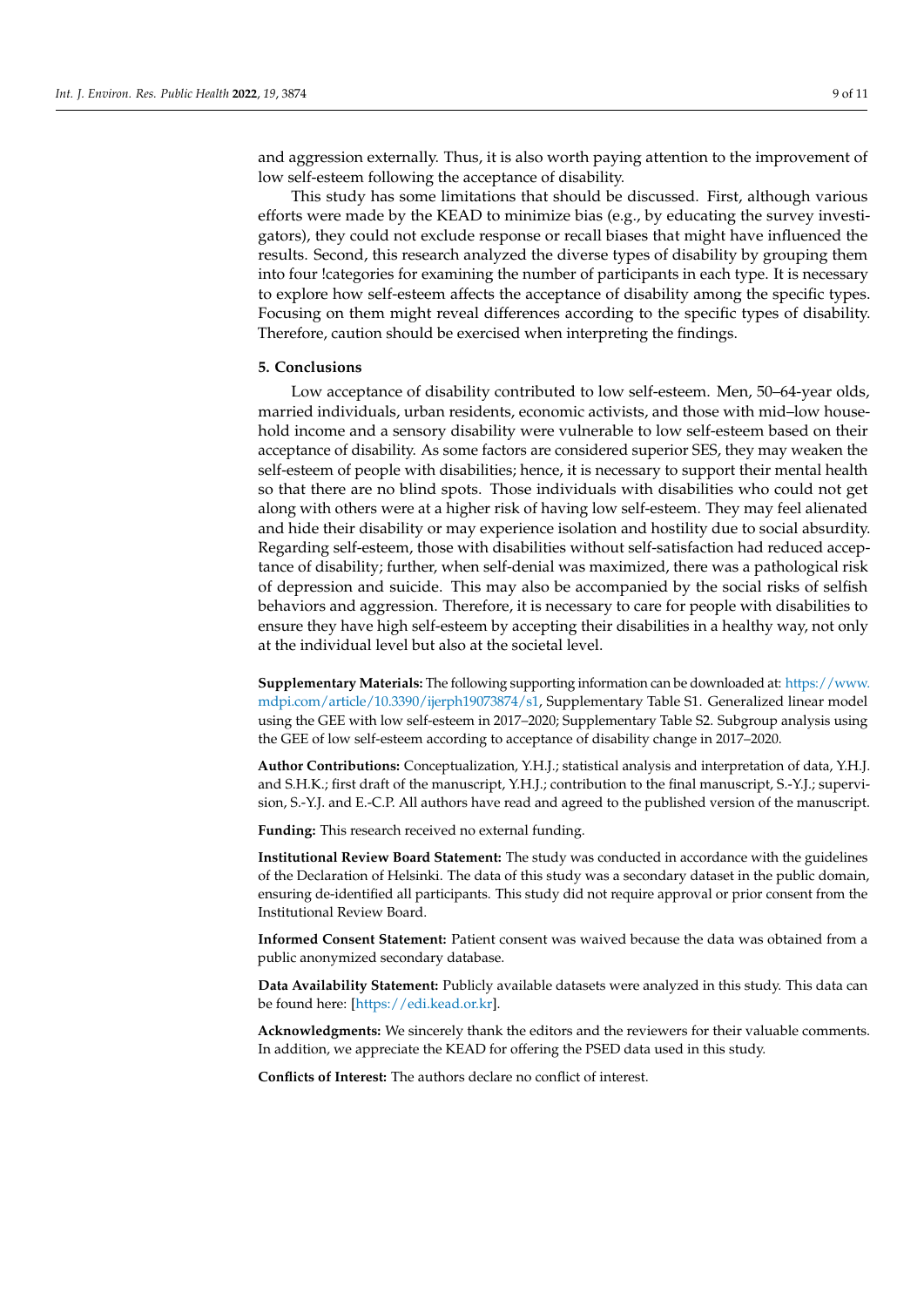## **References**

- <span id="page-9-0"></span>1. Korean Statistical Information Service (KOSIS). Number of the Registered Disabled-by Age, Types of Disability and Gender (The Whole Country). 2021. Available online: [https://kosis.kr/statHtml/statHtml.do?orgId=117&tblId=DT\\_11761\\_N003&vw\\_](https://kosis.kr/statHtml/statHtml.do?orgId=117&tblId=DT_11761_N003&vw_cd=MT_ETITLE&list_id=G_22&scrId=&seqNo=&language=en&obj_var_id=&itm_id=&conn_path=A6&path=%252Feng%252Fsearch%252FsearchList.do) [cd=MT\\_ETITLE&list\\_id=G\\_22&scrId=&seqNo=&language=en&obj\\_var\\_id=&itm\\_id=&conn\\_path=A6&path=%252Feng%25](https://kosis.kr/statHtml/statHtml.do?orgId=117&tblId=DT_11761_N003&vw_cd=MT_ETITLE&list_id=G_22&scrId=&seqNo=&language=en&obj_var_id=&itm_id=&conn_path=A6&path=%252Feng%252Fsearch%252FsearchList.do) [2Fsearch%252FsearchList.do](https://kosis.kr/statHtml/statHtml.do?orgId=117&tblId=DT_11761_N003&vw_cd=MT_ETITLE&list_id=G_22&scrId=&seqNo=&language=en&obj_var_id=&itm_id=&conn_path=A6&path=%252Feng%252Fsearch%252FsearchList.do) (accessed on 13 November 2021).
- 2. Ministry of the Interior and Safety. Resident Registration Demographics. 2021. Available online: <https://jumin.mois.go.kr/> (accessed on 7 October 2021).
- <span id="page-9-1"></span>3. Employment Development Institute (EDI). *2020 Disability Statistics at a Glance*; Korea Employment Agency for Persons with Disabilities: Seongnam, Korea, 2021.
- <span id="page-9-2"></span>4. World Health Organization. *World Report on Disability 2011*; World Health Organization: Geneva, Switzerland, 2011.
- <span id="page-9-3"></span>5. Korean Statistical Information Service (KOSIS). Disability Occurrence and Disability Status. 2021. Available online: [https://kosis.kr/](https://kosis.kr/statHtml/statHtml.do?orgId=383&tblId=DT_383003_P020&conn_path=I2) [statHtml/statHtml.do?orgId=383&tblId=DT\\_383003\\_P020&conn\\_path=I2](https://kosis.kr/statHtml/statHtml.do?orgId=383&tblId=DT_383003_P020&conn_path=I2) (accessed on 13 November 2021).
- <span id="page-9-4"></span>6. Wright, B.A. *Physical Disability—A Psychological Approach*; Harper & Row Publishers: New York, NY, USA, 1960.
- <span id="page-9-5"></span>7. Albrecht, G.L.; Devlieger, P.J. The disability paradox: High quality of life against all odds. *Soc. Sci. Med.* **1999**, *48*, 977–988. [\[PubMed\]](http://www.ncbi.nlm.nih.gov/pubmed/10390038)
- <span id="page-9-6"></span>8. Li, L.; Moore, D. Acceptance of disability and its correlates. *J. Soc. Psychol.* **1998**, *138*, 13–25. [\[PubMed\]](http://www.ncbi.nlm.nih.gov/pubmed/9517309)
- <span id="page-9-7"></span>9. Brown, I. *Quality of Life and Disability: An Approach for Community Practitioners*; Jessica Kingsley Publishers: London, UK, 2003.
- <span id="page-9-8"></span>10. Coopersmith, S. The antecedents of self-esteem. In *Princeton*; W. H. Freeman and Company: New York, NY, USA, 1965.
- <span id="page-9-9"></span>11. Twenge, J.M.; Campbell, W.K. Self-esteem and socioeconomic status: A meta-analytic review. *Personal. Soc. Psychol. Rev.* **2002**, *6*, 59–71.
- <span id="page-9-10"></span>12. Orth, U.; Robins, R.W. The development of self-esteem. *Curr. Dir. Psychol. Sci.* **2014**, *23*, 381–387.
- <span id="page-9-11"></span>13. Baumeister, R.F.; Campbell, J.D.; Krueger, J.I.; Vohs, K.D. Does high self-esteem cause better performance, interpersonal success, happiness, or healthier lifestyles? *Psychol. Sci. Public Interest* **2003**, *4*, 1–44.
- <span id="page-9-12"></span>14. Ostrowsky, M.K. Are violent people more likely to have low self-esteem or high self-esteem? *Aggress. Violent Behav.* **2010**, *15*, 69–75.
- 15. Donnellan, M.B.; Trzesniewski, K.H.; Robins, R.W.; Moffitt, T.E.; Caspi, A. Low self-esteem is related to aggression, antisocial behavior, and delinquency. *Psychol. Sci.* **2005**, *16*, 328–335.
- <span id="page-9-13"></span>16. Orth, U.; Robins, R.W. Understanding the link between low self-esteem and depression. *Curr. Dir. Psychol. Sci.* **2013**, *22*, 455–460.
- <span id="page-9-14"></span>17. Oh, S.; Kim, S.Y.; Lee, S.J. A study on risk assurance for the people with disabilities and the role of private sector. *Korea Insur. Res. Inst. Res. Rep.* **2018**, *2018*, 1–104.
- <span id="page-9-15"></span>18. Paterson, L.; McKenzie, K.; Lindsay, B. Stigma, social comparison and self-esteem in adults with an intellectual disability. *J. Appl. Res. Intellect. Disabil.* **2012**, *25*, 166–176.
- <span id="page-9-16"></span>19. Alverson, M.; Becker, D.R.; Drake, R.E. An ethnographic study of coping strategies used by people with severe mental illness participating in supported employment. *Psychosoc. Rehabil. J.* **1995**, *18*, 115.
- <span id="page-9-17"></span>20. Gilmartin, R.M. Personal narrative and the social reconstruction of the lives of former psychiatric patients. *J. Soc. Soc. Welf.* **1997**, *24*, 77.
- <span id="page-9-18"></span>21. Miller, C.T.; Kaiser, C.R. A theoretical perspective on coping with stigma. *J. Soc. Issues* **2001**, *57*, 73–92.
- <span id="page-9-19"></span>22. Smart, L.; Wegner, D.M. Covering up what can't be seen: Concealable stigma and mental control. *J. Personal. Soc. Psychol.* **1999**, *77*, 474.
- <span id="page-9-20"></span>23. Youngmi, K. Longitudinal effects of acceptance of disability, self-esteem, and depression on life satisfaction of people with physical disabilities. *Educ. J. Phys. Mult. Disabil.* **2020**, *63*, 1–19.
- <span id="page-9-26"></span>24. Nosek, M.A.; Hughes, R.B.; Swedlund, N.; Taylor, H.B.; Swank, P. Self-esteem and women with disabilities. *Soc. Sci. Med.* **2003**, *56*, 1737–1747.
- <span id="page-9-21"></span>25. Miyahara, M.; Piek, J. Self-esteem of children and adolescents with physical disabilities: Quantitative evidence from meta-analysis. *J. Dev. Phys. Disabil.* **2006**, *18*, 219–234.
- <span id="page-9-22"></span>26. Choi, J.-W.; Kim, T.-H.; Kim, J.-H.; Lee, S.-G.; Park, E.-C. Impact of changes in economic status on catastrophic health expenditures among households with people with a disability in South Korea. *Edorium J. Disabil. Rehabil.* **2015**, *1*, 1–8.
- <span id="page-9-23"></span>27. Kaiser, S.B.; Wingate, S.B.; Freeman, C.M.; Chandler, J.L. Acceptance of physical disability and attitudes toward personal appearance. *Rehabil. Psychol.* **1987**, *32*, 51.
- <span id="page-9-24"></span>28. Employment Development Institute (EDI). Evaluation Tool Development Seminar. 2001. Available online: [https://www.](https://www.kead.or.kr/synap/skin/doc.html?fn=dn3lbndhvm7bbtg6ue7q7ouu2khppssu.pdf&rs=/synap/result/edi/2009/43) [kead.or.kr/synap/skin/doc.html?fn=dn3lbndhvm7bbtg6ue7q7ouu2khppssu.pdf&rs=/synap/result/edi/2009/43](https://www.kead.or.kr/synap/skin/doc.html?fn=dn3lbndhvm7bbtg6ue7q7ouu2khppssu.pdf&rs=/synap/result/edi/2009/43) (accessed on 12 October 2021).
- <span id="page-9-25"></span>29. W. W. Norton & Company. Rosenberg's Self-Esteem Scale. Available online: [https://wwnorton.com/college/psych/psychsci/](https://wwnorton.com/college/psych/psychsci/media/rosenberg.htm) [media/rosenberg.htm](https://wwnorton.com/college/psych/psychsci/media/rosenberg.htm) (accessed on 14 November 2021).
- <span id="page-9-27"></span>30. Nario-Redmond, M.R.; Noel, J.G.; Fern, E. Redefining disability, re-imagining the self: Disability identification predicts self-esteem and strategic responses to stigma. *Self Identity* **2013**, *12*, 468–488.
- <span id="page-9-28"></span>31. Cast, A.D.; Burke, P.J. A theory of self-esteem. *Soc. Forces* **2002**, *80*, 1041–1068.
- <span id="page-9-29"></span>32. Patel, V.; Kirkwood, B.R.; Pednekar, S.; Weiss, H.; Mabey, D. Risk factors for common mental disorders in women: Populationbased longitudinal study. *Br. J. Psychiatry* **2006**, *189*, 547–555.